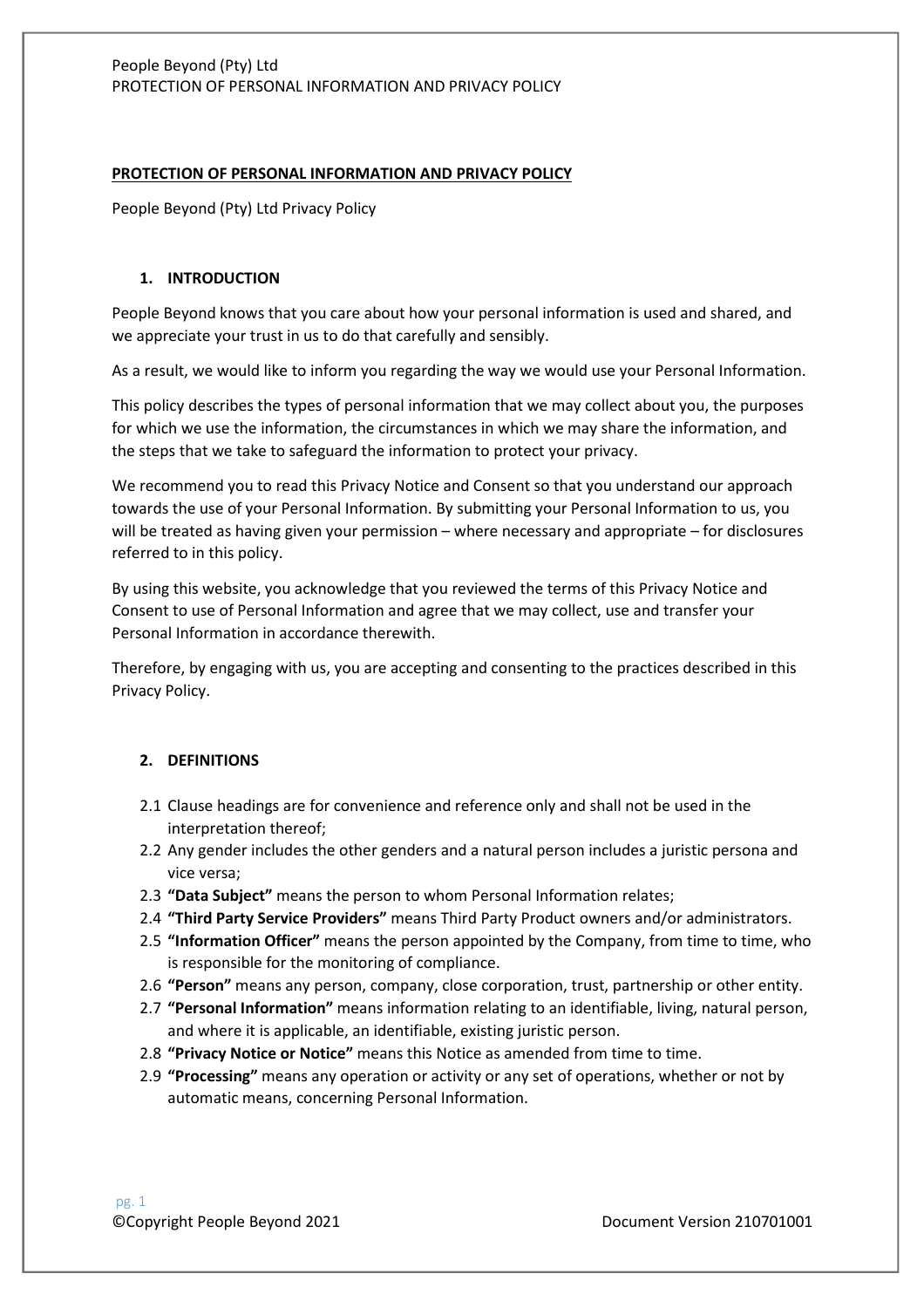## **3. OBJECTIVE**

The objective of this notice is to give effect to the Protection of Personal Information Act (POPI Act) and to provide clarity on the following:

- 3.1 What personal information is collected about a data subject and the basis thereof;
- 3.2 How we protect and use the personal information of a data subject;
- 3.3 How long your personal information is kept;
- 3.4 The rights of a data subject regarding their personal information; and
- 3.5 What the data subject should do if he/she does not want to provide the required personal information.

#### **4. DEFINITION OF PERSONAL INFORMATION**

According to the POPI Act "Personal Information" means information relating to an identifiable, living, natural person, and where it is applicable, an identifiable, existing juristic person. The POPI Act, which has more specific examples if required, can be found at the following link: www.gov.za/documetns/download.php?f=204368

#### **5. COLLECTION OF PERSONAL INFORMATION**

We collect and process your Personal Information mainly to provide you with access to our services and products, to help us improve our offerings to you, to support our contractual relationship with you and for certain other purposes explained below. The type of information we collect will depend on the purpose for which it is collected and used. We will only collect information that we need for that purpose.

We collect information directly from you where you provide us with your personal details or from your employer, aligned to your agreed internal Protection of Personal Information Policy of your company, for example when you purchase or supply a product or services to or from us, or when you submit enquiry to us or contact us, or subscribe to our mailing list/newsletter. Where possible, we will inform you what information you are required to provide to us and what information is optional.

Examples of information we collect from you are:

- Name and Surname
- Address
- Contact information: email address and telephone/cell number
- Date of Birth
- Preferred methods of communication
- User-generated content, posts and other content you submit to our website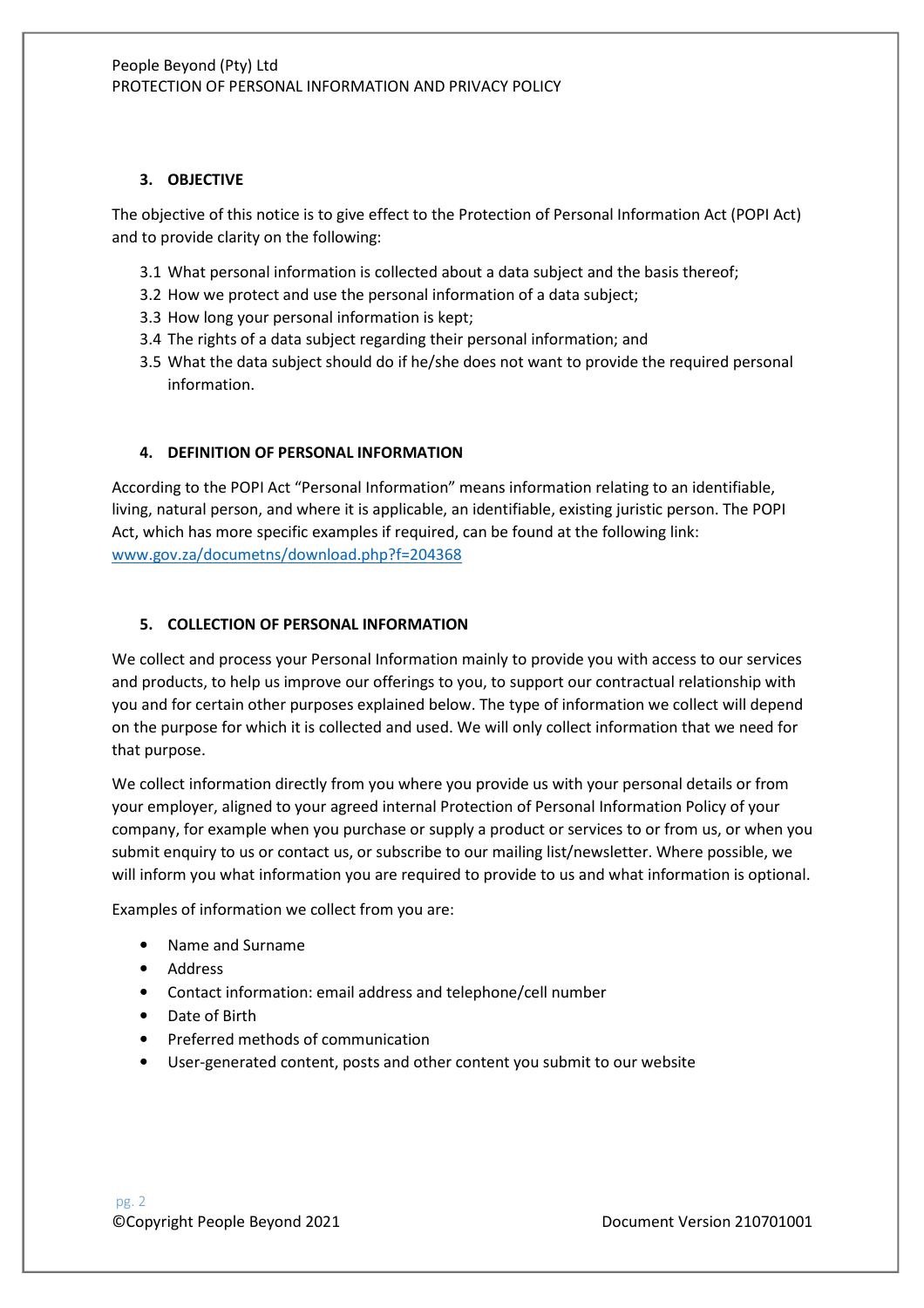### **6. SPECIAL PERSONAL INFORMATION**

The term "special personal information" in this context refers to information relating to your religious or philosophical beliefs, race or ethnic origin, trade union membership, political opinions, health, sexual life or criminal behaviour. We do not generally collect special personal information unless it is volunteered by you.

# **7. CONTACTING US VIA OUR WEBSITE OR OTHERWISE**

When you use the website (our "Site") or contact us by post, telephone, email, or other electronic communication, we collect, store and use certain personal information that you disclose to us to contact you. This detail includes details such as your name, the name of the person you are contacting us about, date of birth, telephone number, mobile phone number and place of residency.

We keep a record of our first and all follow-up correspondence to enable us to best respond to your service requirements.

By visiting the Company website and communicating electronically with us, the Data Subject consents to the processing, including transfer of his Personal Information as set out in the Notice.

**It is expressly prohibited for any person, business or entity to gain unauthorised access to any page on our website or to attempt to deliver any unauthorised, damaging or malicious code thereto.** 

## **8. SURVEYS**

We may request of you to participate/complete surveys for marketing purposes from time to time, although you do not have to respond to them.

## **9. WHAT DO WE DO WITH PERSONAL INFORMATION COLLECTED FROM YOU**

We use personal information to provide the services and products you request from the Company such as booking a test, requesting information about a test or program, booking a program, agreeing to receive our newsletter, becoming a contributor to our blog site or participating in one of our Webcasts or Podcasts. We may also use the information to advertise products and services, to collect and process payments and maintain accounts and records. In addition, we use the information to improve our customer services platform, prevent or detect fraud or abuses of our website, and enable third parties to carry out technical, logistical or other functions on our behalf.

We will not engage in the practice of direct marketing by means of unsolicited electronic communication unless you are already a customer of the Company or have given your consent to such processing.

If you apply for employment at the Company, we use the personal information you supply to process your job application.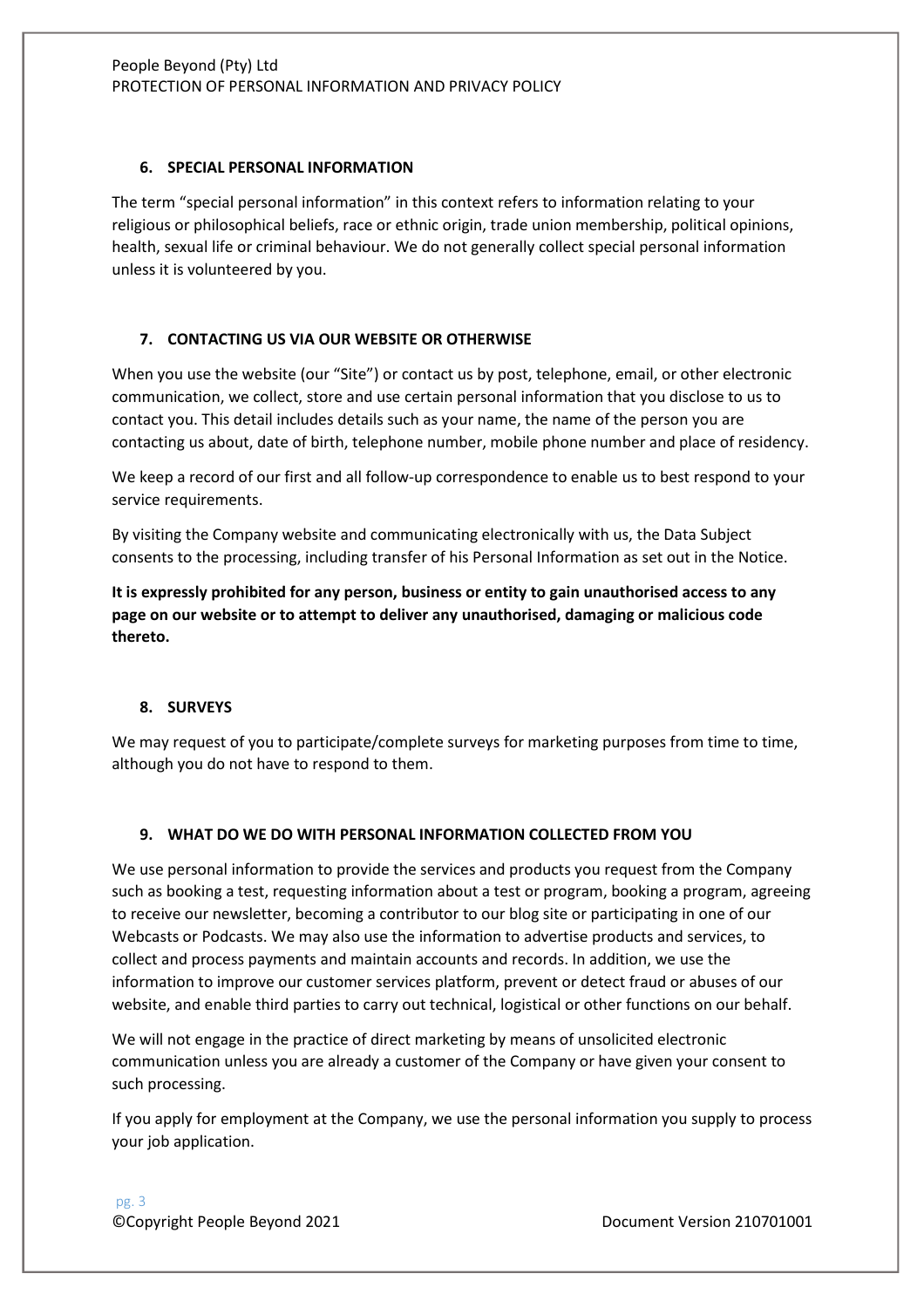Other that as set out in this Privacy Policy, we will not share your personal information with third parties for marketing purposes without your consent, unless we are required to do so by law.

#### **10. DOES THE COMPANY SHARE THE INFORMATION IT RECEIVES**

Information about our clients is important to us and we do not sell any of this to others. The Company shares client informant only as described below.

- **Third Party Service Providers**: We own licenses to products/programmes and therefore are reliant on other companies, product owners, to perform specific functions related to products and services on our behalf. These product owners or administrators, which is deemed Third Party service providers for all intents and purposes, will have access to personal information limited to their function or requirement to perform their service, but may not use this information for any other purposes. Further, they must process the personal information in accordance with the Privacy Policy and as permitted by South African data protection legislation. We have agreements in place to ensure that they comply with these privacy terms.
- **Business Development**: As we continue to develop our business, we might sell or buy new programs, products or services. In such transactions, customer information generally is one of the transferred business assets but remains subject to the promises made in the pre-existing Privacy Policy (unless, of course, the customer consents otherwise). Also, in the unlikely event that the Company or substantially all of its assets are acquired, personal information could be one of the transferred assets.
- **Protection of the Company and others:** We release account and other personal information when we believe that such a release is appropriate to comply with the law; enforce or apply our customer or other agreements; or protect the rights, property or safety of the Company, our users and others. This includes exchanging information with other companies and organisations for fraud protection and credit risk reduction. This does not include selling, sharing or otherwise disclosing personally identifiable information from clients for commercial purposes in a way that is contrary to the commitments made in this Privacy Policy.

With your consent, other than as set out above, you will receive notice when information about you might go to third parties and you will have an opportunity to choose not to share the information.

#### **11. HOW SECURE IS INFORMATION ABOUT ME**

We maintain physical, electronic and procedural safeguards in connection with the collection, storage and disclosure of personally identifiable information. Our security procedures mean that we may occasionally request proof of identity before we disclose personal information to you. Clients and website users where necessary, and whether applicable now or in the future, undertake not to use any username or passwords relating to any other person.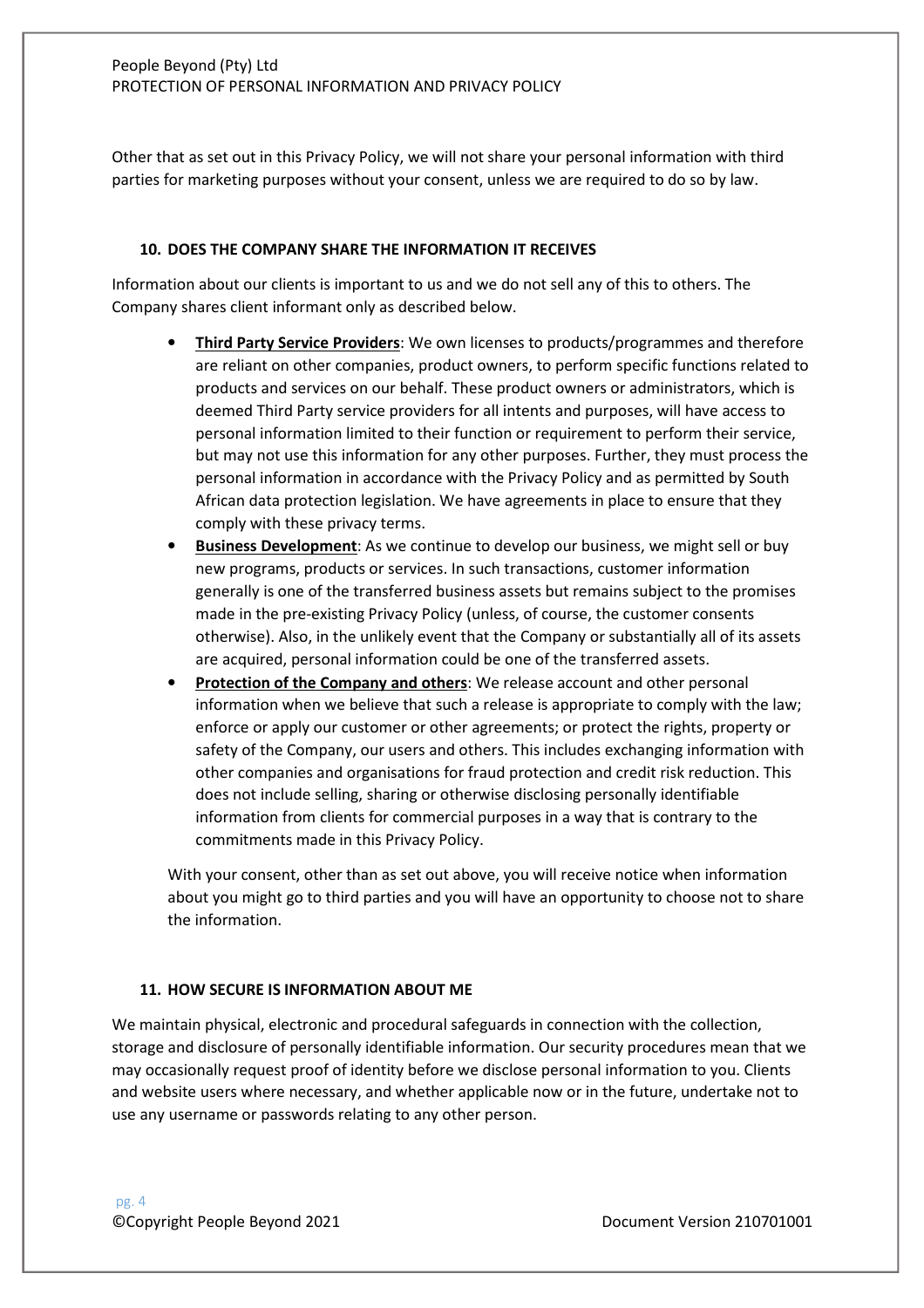The transmission of information via the internet or mobile phone network connection may not be completely secure and any transmission is at the Data Subject's risk.

#### **12. CROSS-TERRITORY TRANSFER OF INFORMATION**

We may need to transfer your personal information to another country for processing or storage. We will ensure that anyone to whom we pass your personal information, agrees to treat your information with the same level of protection as we are obliged to.

#### **13. STORAGE OF DATA**

We retain your personal data only for the period necessary for the purposes set out in this Policy or in accordance with Company requirements, including that of research and comparison or in accordance with the provisions of any applicable legislation.

## **14. WHAT ARE MY RIGHTS**

You have the right to request a copy of the personal information we hold about you or to object to the processing of personal information held about you.

To do this, contact us at the numbers/address listed at the end of this document and specify what information you would like. We will take all reasonable steps to confirm your identity before providing details of your personal information.

You also have the right to choose not to provide any information. If you do not want to receive email or other electronic communications and mail from us, tick the opt-out box in your terms and conditions or let us know in writing if you don't want to receive these offers. However, please note, if you do not want to receive legal notices from us, such as this Privacy Policy, those notices will still govern your use of the Company services and products and it is your responsibility to review them for changes.

You have the right to request of us to update, correct or delete your personal information. You may do this by contacting us at the numbers/address provided at the end of this document.

We will take all reasonable steps to confirm your identity before making changes to personal information we may hold about you.

We would appreciate it if you would keep your personal information accurate. Please update your information by contacting us at the numbers/address provided at the end of the document whenever you had a change in personal detail.

Please note that we may amend this policy document from time to time.